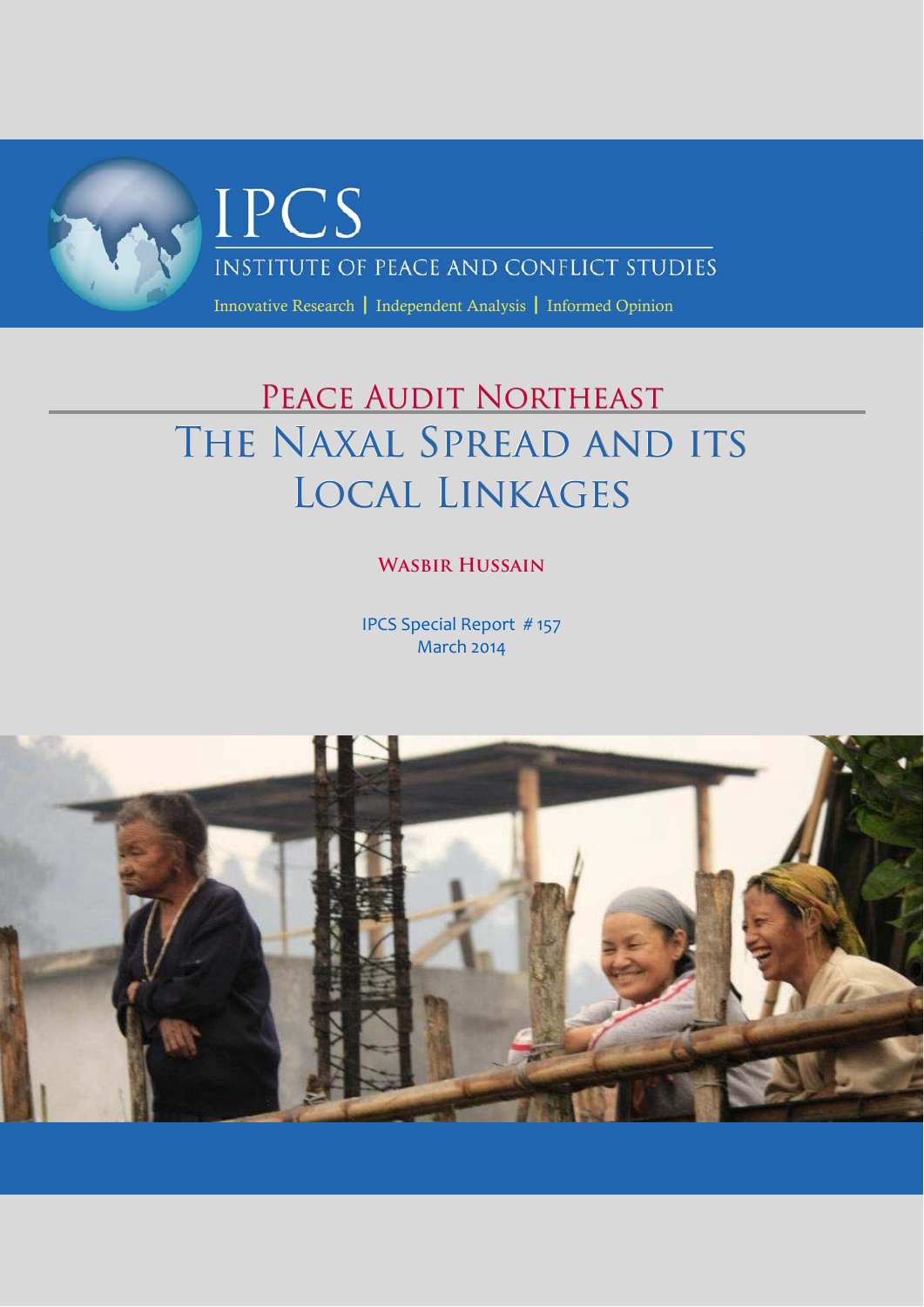# About the Peace Audit Series

The Institute in collaboration with the Konrad Adenauer Stiftung (KAS) has been undertaking a series of research studies as a part of its focus on "Peace Audit" within the Institute's Programme on Armed Conflicts in South Asia (ACSA). For more about the ACSA Programme visit http://www.ipcs.org/acsa/

This essay is a part of the Peace Audit Northeast, undertaken by the IPCS in collaboration with the Centre For Development and Peace Studies (CDPS), Guwahati.

Views expressed in this essay are author's own.





# **Contents**

- Introduction 03
- The Naxal Spread in Manipur? 05
- Maoists in Assam‐Arunchal Frontier 07
	- The Front Organizations 12
	- NE Rebels Arming the Maoists? 13
		- Conclusion 14
		- References 15

#### © IPCS, 2014

B 7/3 Lower Ground Floor Safdarjung Enclave New Delhi 110029

Tel: 91‐11‐4100 1900, 4165 2556, 4165 2557, 4165 2558, 4165 2559

Fax: (91‐11) 41652560

#### Cover Photo Credit:

http://ritikamittal.wordpres s.com/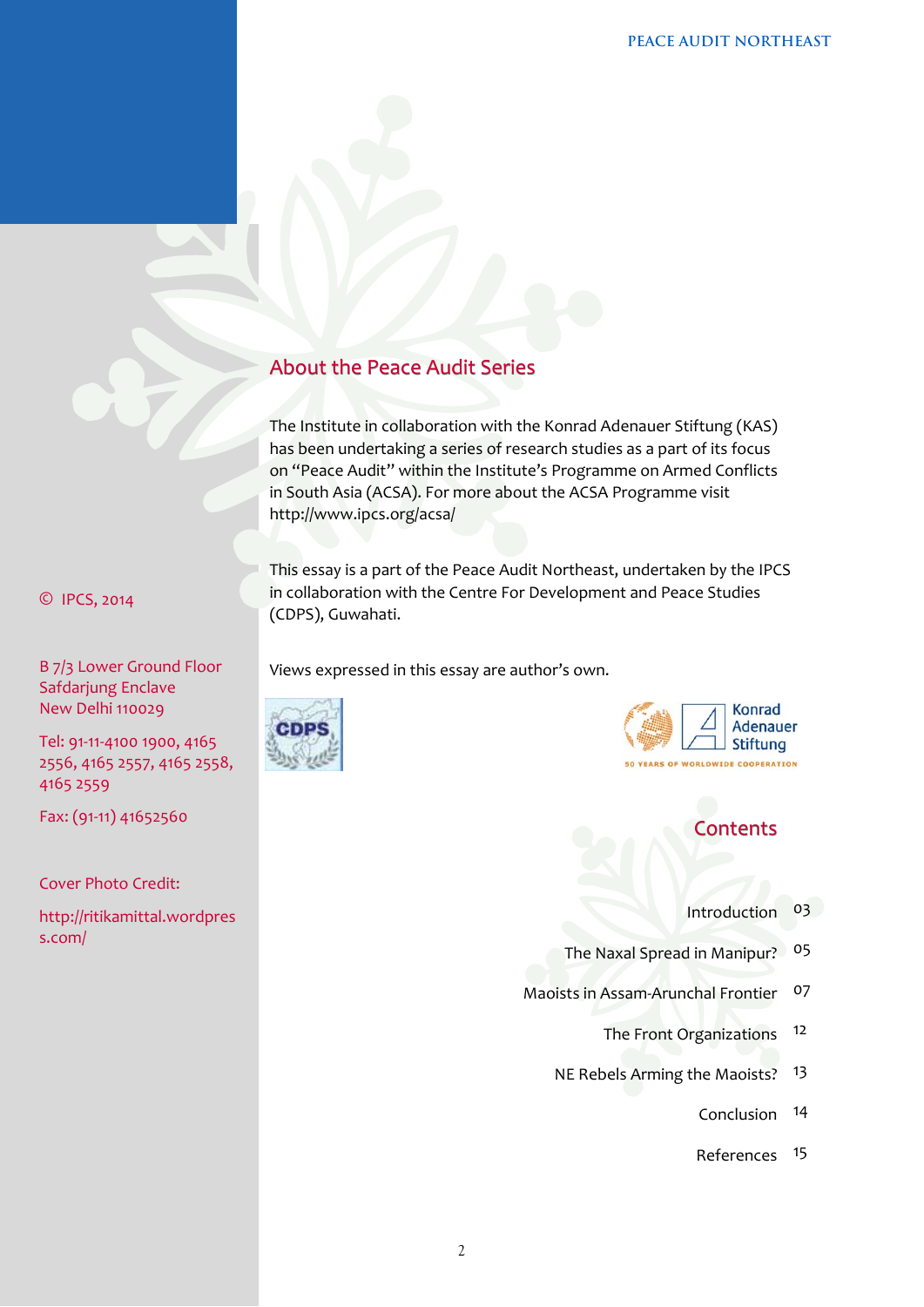# **Peace Audit Northeast** THE NAXAL SPREAD AND ITS LOCAL LINKAGES

Wasbir Hussain *Executive Director, CDPS, Guwahati* 

The news report titled 'Special cell to deal with Naxalites' in the Assam Tribune published more than four decades ago (February 24, 1971), talks of the Assam Government setting up a special cell with an Additional Inspector General of Police to, as it said, "deal with the Naxalite menace which is slowly raising its head in Assam." The report also talked about 20 arrests, including a post-graduate student from Gauhati University. By 1971, the Naxalbari Movement in neighbouring West Bengal might have ceased to be a cohesive force, but Assam had a brush with Naxalism or Left-wing extremism then.

Therefore, when Union Home Minister P. Chidambaram admitted on September 14, 2009 that Naxalites were tying up with insurgents in the Northeast to synergize operations, it did not surprise many. ("Maoists Forging Links with NE Ultras", Assam Tribune, 2009). One is not aware if a concerted bid was made by the security apparatus to deal with the problem in the region when reports first started trickling in of the Maoists trying to gain a foothold in the Northeast, but the Assam Police in 2009 itself did sound an alert, directing superintendents of police in the districts to monitor whether there has been any growth of Naxalism or Naxalite activities anywhere in the State.

Now, of course, it is official that Maoists or Naxalites have managed to extend the 'red corridor' to Northeast India and have linked up with a number of insurgent groups in the region, adding an entirely new dimension to the area's security situation, besides forcing the authorities to take a re-look at their counter-terror strategies. The National Investigation Agency (NIA) has begun a formal probe to get at the bottom of the linkage between the Communist Party of India (Maoist), the main political platform of the Naxalites in the country, and the People's Liberation Army (PLA), one of Manipur's most potent insurgent group. Besides, official communications originating in Assam state in no uncertain terms that the Maoists are being armed and trained by the anti-talk faction of the United Liberation Front of Asom (ULFA) headed by Paresh Baruah.

In 2005-06 itself, the threat from the Naxals seemed real in Assam with the Maoists setting up base in Goalpara and Sonitpur districts. At least eleven Naxals were killed by security forces in these two districts although those eliminated passed off as cadres of local militant groups. The Assam Police at that time managed to identify at least two dozen overground sympathizers of the Maoists, people with Leftist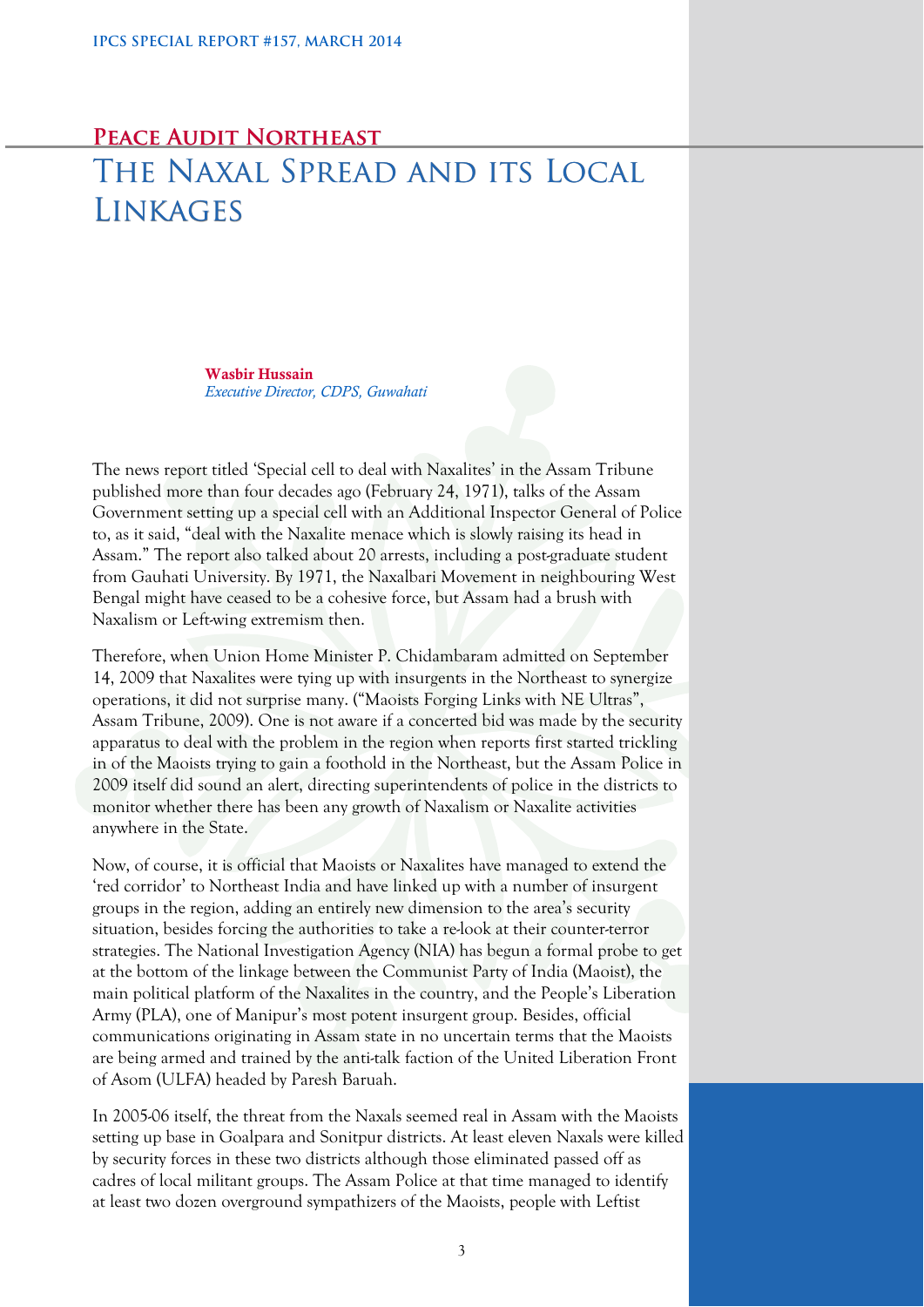leanings. They were kept under surveillance (Wasbir Hussain, "Can Assam be immune to red terror?" *The Sentinel*, Guwahati, 14 January 2012).

Assam Governor JB Patnaik's address at the Conference of Governors held at New Delhi on October 29-30, 2011 reveals some vital facts. "…the emergence of Leftwing extremism in Assam, particularly in Tinsukia and Dhemaji districts, has added a new dimension to the law and order scenario that needs immediate attention. Though spawned in the early parts of the last decade, the advent of the Maoist has surfaced to the forefront when one Shashikanta Rabha, a Maoist activist, was apprehended in 2006 at Goalpara (in western Assam)…" However, the true extent of Maoist spread to Northeast India came to light only after the arrest of top Maoist leaders during April-May 2013. On April 26, 2013, police arrested Aklanta Rabha alias Maheshji and Siraj Rabha alias Bijoy Rabha alias Suraj from the Jorabat area in the outskirts of Guwahati, near the Assam–Meghalaya border. Aklanta Rabha was a central committee member of CPI (Maoist) and chief of the outfit's Northeast operations, while Siraj Rabha was training instructor of CPI (Maoist) and a landmine expert. Then, on May 8, 2013, veteran Maoist leader Anukul Chandra Naskar alias Pareshda was arrested from Cachar district in Southern Assam's Barak Valley. He was a member of the Politburo of the CPI (Maoist), the highest decision making body of the outfit.

Interrogations of these arrested Maoists revealed that the groundwork for Maoist activities in the Northeast was laid some 20 years ago. One of them, Aklanta Rabha had joined the red brigade during 1991-92 and has been associated with Maoist activities since then. At the time of his arrest, he was looking after the activities of the Maoists in the Northeast, particularly in Assam and Arunachal Pradesh. His main aim was to establish a sanctuary in the region so that senior Maoist leaders could hide here when operations by security forces scaled up against them in other parts of the country. According to police sources, Aklanta had accompanied a senior Maoist leader, Sumit da, also known as Amitabh Bagchi, to Assam twice, in 2005 and 2007, to strengthen relations with other Northeast-based militant groups and to build up a people's guerrilla army in the region.

The interrogation further revealed that Maoists have managed to increase their influence in the districts of Goalpara, Bongaigaon, Cachar, Karimganj and Kamrup (rural) districts and have created a fresh support base of at least 150 cadres in these districts (Arunav Goswami. "Maoist Consolidation In Assam: Ominous Portents," 29 May 2013). Interrogations further revealed that the char areas of Dhubri district bordering West Bengal and forest areas are the new targets of the Maoists.

Maoists have also succeeded in making inroads into Barak valley in Assam, which comprises of three districts, namely, Cachar, Karimganj and Hailakandi. The valley shares inter-state borders with Manipur, Tripura, Meghalaya and Mizoram and an international border with Bangladesh. Aklanta Rabha revealed the names of at least five persons who joined the Maoists four to five years ago and are currently working at the village level in Barak Valley to strengthen the base of the Maoists in the region.(Arunav Goswami. "Maoist Consolidation In Assam: Ominous Portents," 29 May 2013).

Maoists are now looking to establish bases in Meghalaya. Aklanta admitted that he had already established contacts with a number of Khasi youths to bring them to the Maoist fold. Already, five to six meetings have been conducted between the Khasi youths and Maoist leaders. In fact, Aklanta was arrested when he was waiting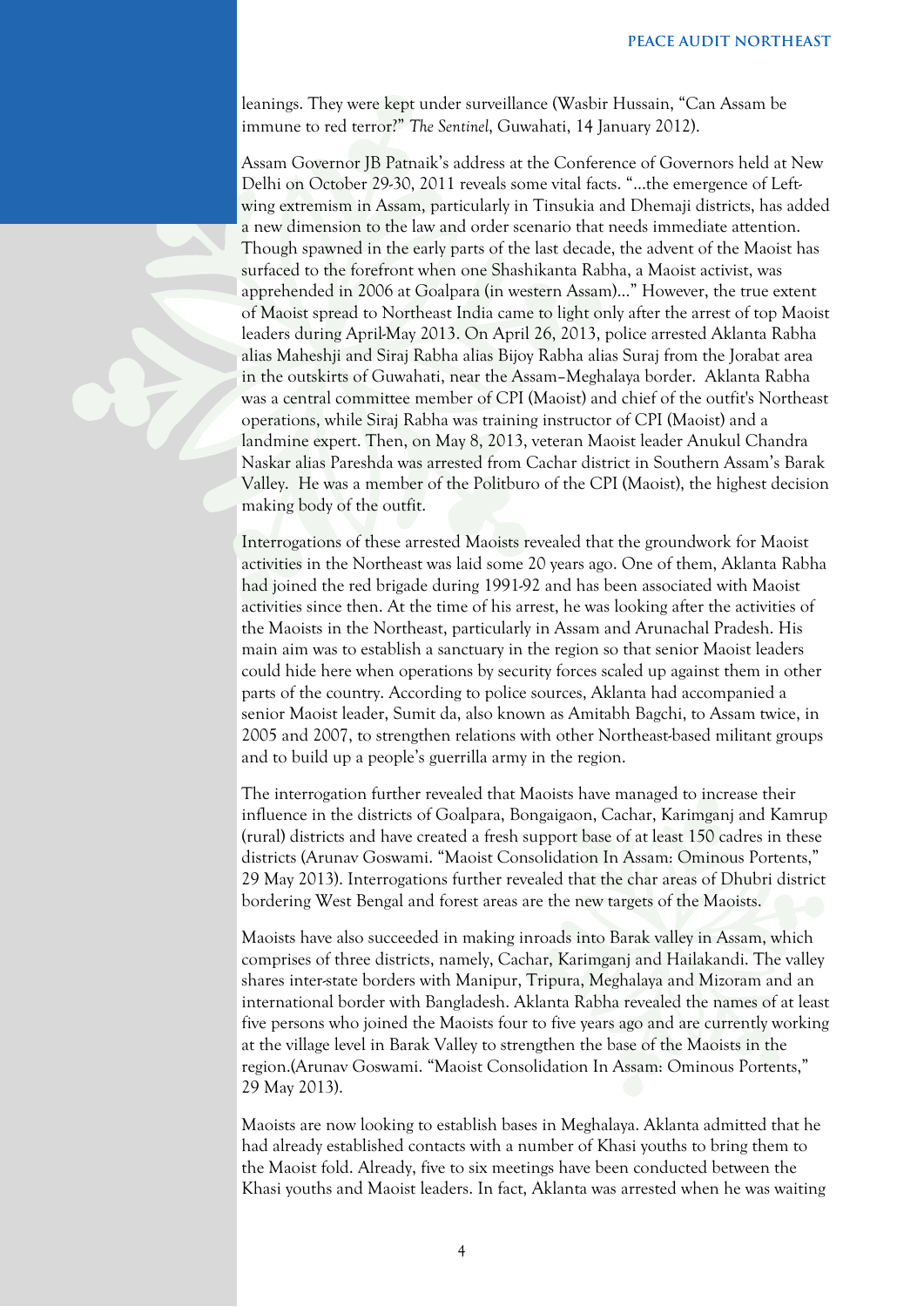#### **IPCS SPECIAL REPORT #157, MARCH 2014**

for the arrival of a few Khasi boys for their periodical meetings. The Khasi boys, however, could not be arrested as they did not turn up at the stipulated time of the meeting. According to police investigations, Maoist leader Amitabh Bagchi alias Sumit da, a politburo member of CPI (Maoist), had asked all local Maoist leaders of Assam to develop a tie-up with Khasis, Rabhas, Garos and people of tea tribes who have been agitating for their political and financial rights for a long time ("Operation Against Red Rebels," *Times of India*, 28 April 2013).

The Assam government in May 2013 sent a proposal to the central government to declare nine districts of the state as Left Wing Extremism affected districts. ("Declare 9 district Maoist affected," *The Assam Tribune*, 29 May 2013) They include Tinsukia, Dibrugarh, Dhemaji, Lakhimpur, Golaghat, Sivasagar, Goalpara, Cachar and Karimganj. The proposal said that 35 police station areas of these nine districts are affected by Maoist activities. Those include, eight police station areas in Tinsukia, five in Dibrugarh, four in Golaghat, four in Dhemaji, one in Sivasagar, one in Lakhimpur, three in Goalpara, five in Cachar and four in Karimganj district. These nine districts have altogether 103 police stations. (Declare 9 district Maoist affected," *The Assam Tribune*, 29 May 2013).

A report by the anti-Maoist Task Force of Assam police, states that the police have details of 171 Maoist cadres and active linkmen in the state. Out of these 171, particulars of 83 cadres are available in better details. Of the 83 cadres, 21 hailed from Sadiya PS area, 9 from Tingkhong PS area, 7 from Merapani area, 6 each from Pengeree PS area and Kakopathar PS area. There are also cadres from bordering districts of Arunachal Pradesh. Also substantial cadres are found from Dhemaji district. Many districts from middle and lower Assam have been represented which indicates the extent of the Maoist tentacles.

## **The Naxal Spread in Manipur**

In 2008, the then military chief of the CPI-Maoist, Mallojula Koteswara Rao, popularly known as Kishenji, was reported to have visited Thoubal in Manipur. He is said to have held a meeting in October 2008 with the frontline Meitei insurgent group, the People's Liberation Army (PLA), and had adopted a resolution to back each others' interests. Reports with security agencies say Kishenji identified himself as Pradip at the meeting that was attended by a team from the ULFA, led apparently by Partha Gogoi. Partha Gogoi was believed to have attended the Manipur meeting under express orders of ULFA military chief Paresh Baruah. ("Declare 9 district Maoist affected," *The Assam Tribune*, 29 May 2013).

The nexus between the CPI (Maoist) and the PLA have since been corroborated by detained leaders of the Manipuri insurgent group. Disclosures by N Dilip Singh alias Ningthambam Ranjit alias Wangba, a senior leader of the Revolutionary People's Front (RPF), of which the People's Liberation Army (PLA) is a constituent unit, and Arunkumar Singh Salam, his colleague, arrested on 1 October 2011 in Delhi, not only reconfirm thickening of operational relationship between the Maoists and the RPF/PLA but also unveil their audacious plan to upgrade it to a strategic level. ("Kishenji's N-E nexus exposed," *Tehelka Magazine*, 17 December 2011).

A note prepared by a security agency makes disturbing reading: "…The proposed Strategic United Front, the concept of which is being currently fleshed out by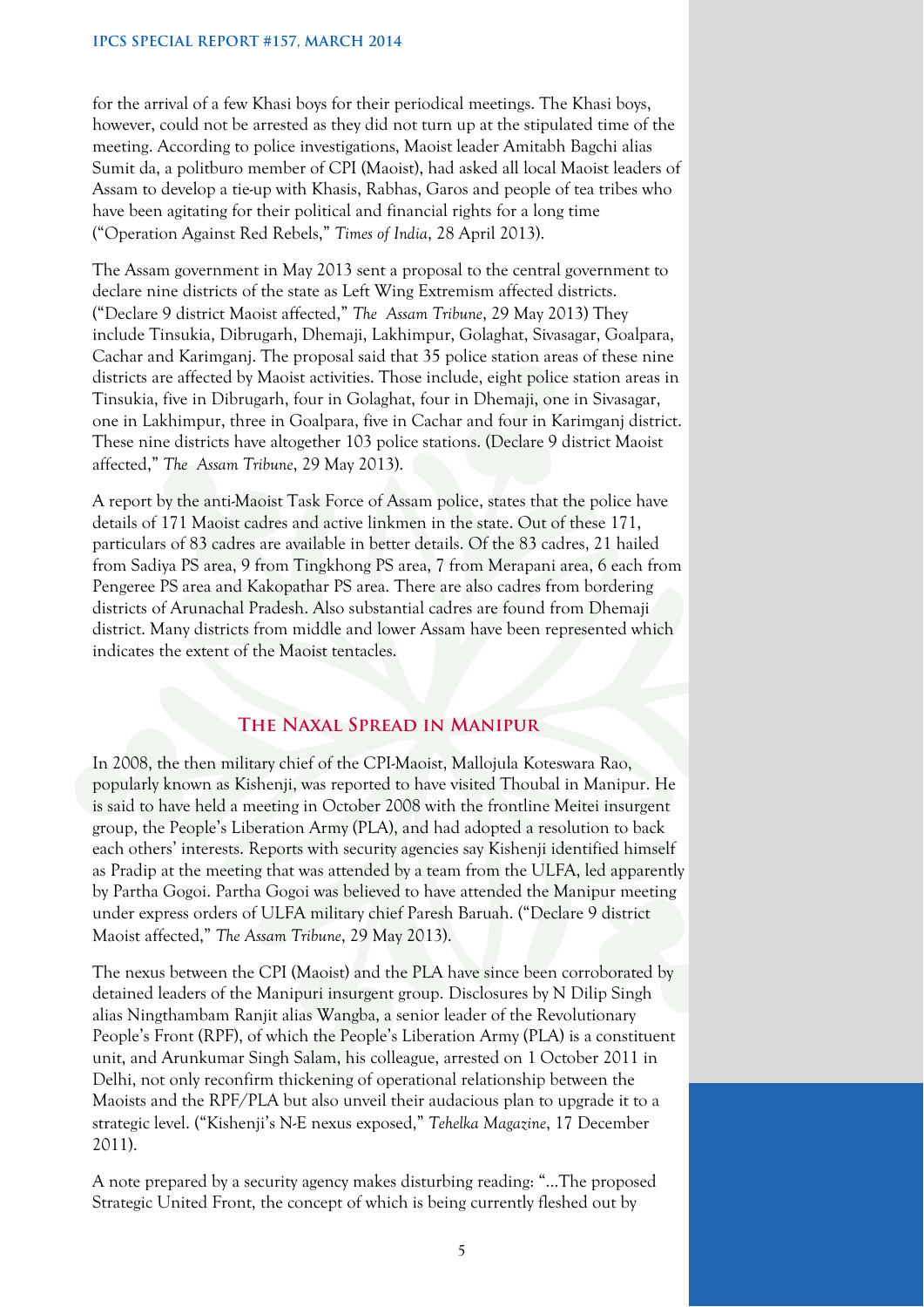leaders of the two outfits, would eventually incorporate all 'revolutionary groups' including those in Jammu and Kashmir and the Northeast. This development acquires sinister salience when viewed in the backdrop of credible reports about the Chinese security agencies exhorting the Northeast militants to forge a common platform of which Jammu and Kashmir militants and CPI (Maoist) would be crucial constituents to launch synergized campaigns of violence against India…" The arrested PLA leaders are also said to have revealed that their outfit and the Maoists have since built on their intent of mutual cooperation spelt out in their joint declaration in October 2008 during the second Congress of the RPF/PLA in Myanmar. Dilip Singh (self styled captain, Chief, External Affairs, PLA) was assigned in March 2009 with the job of operationalising the liaison with the CPI (Maoist) to push their relationship forward. The note by the security agency adds: "He (Wangba) visited Jharkhand along with his deputy and met senior CPI (Maoist) leaders in April 2009. Based on an agreement during this visit, three PLA traders imparted combat and communication training to CPI (Maoist) cadres of five states (Orissa, Chattisgarh, Maharashtra, Andhra Pradesh and Karnataka) for two months from August 2010 in Jharkhand..."

This nexus has now been proved with the security establishment obtaining enough evidence to ask the NIA to launch a full-scale probe. The RPF/PLA, for instance, was said to have provided TH-K-2AT wireless communication sets to the Maoists, more of which were sought by them in 2011. The Maoists had also requested rocket-propelled grenades (RPG) for carrying out attacks on 'enemy camps' with a view to capture an estimated 1000 weapons or more. ("N-E Ultras train Orissa Maoists," *The Telegraph*, 16 October 2011). The note by the security agency talks of an advance of Rs. 15 Lakhs that the Maoists paid to the RPF/PLA for purchase of arms in 2009. The Maoists were said to have purchased a truck to transport such consignments from Imphal.

On 8 June 2011, the Ministry of Home Affairs (MHA) ordered the NIA probe and the latter registered a case against the PLA. Before starting its probe against the rebel group, the counter-terrorism agency informed the NIA court in Guwahati that the PLA "had imparted training to Left-wing extremists in the mainland of India", and therefore, they will start a probe against it ("NIA to Probe PLA-Left Nexus," 26 November 2011). According to NIA, some of the PLA members visited places like Rourkela, Kolkata, Guwahati and Champai in Mizoram since July 2010 to impart training to Maoist cadres.

Media reports quoting NIA sources said many PLA leaders went to the jungles in Jharkhand and imparted training to Maoist cadres for 39 days between September 11 and November 20 in 2010. The NIA has launched the probe under the provisions of Indian Panel Code (IPC) and the Unlawful Activities (prevention) Act. The NIA has registered its first case against PLA under sections 120 B, 121 A of IPC and sections 17, 18, 18-A and 18-B of UA(P) Act. ("NIA to Probe PLA-Left Nexus", 26 November 2011).

The NIA's mandate on this case is to find out the larger conspiracy behind PLA's alleged plans to "destabilise India" with the help of Maoists and other like-minded militant groups of the Northeast. Apparently, the premier anti-terror agency has also been asked to conduct a probe into PLA's nexus with China. "A case (number 1/2011) has been registered at the NIA police station in Guwahati under Sections 120 (B), 121 (A) of the IPC and Sections 17, 18, 18-A and 18-B of the Unlawful Activities (Prevention) Act," news reports quoted sources as saying.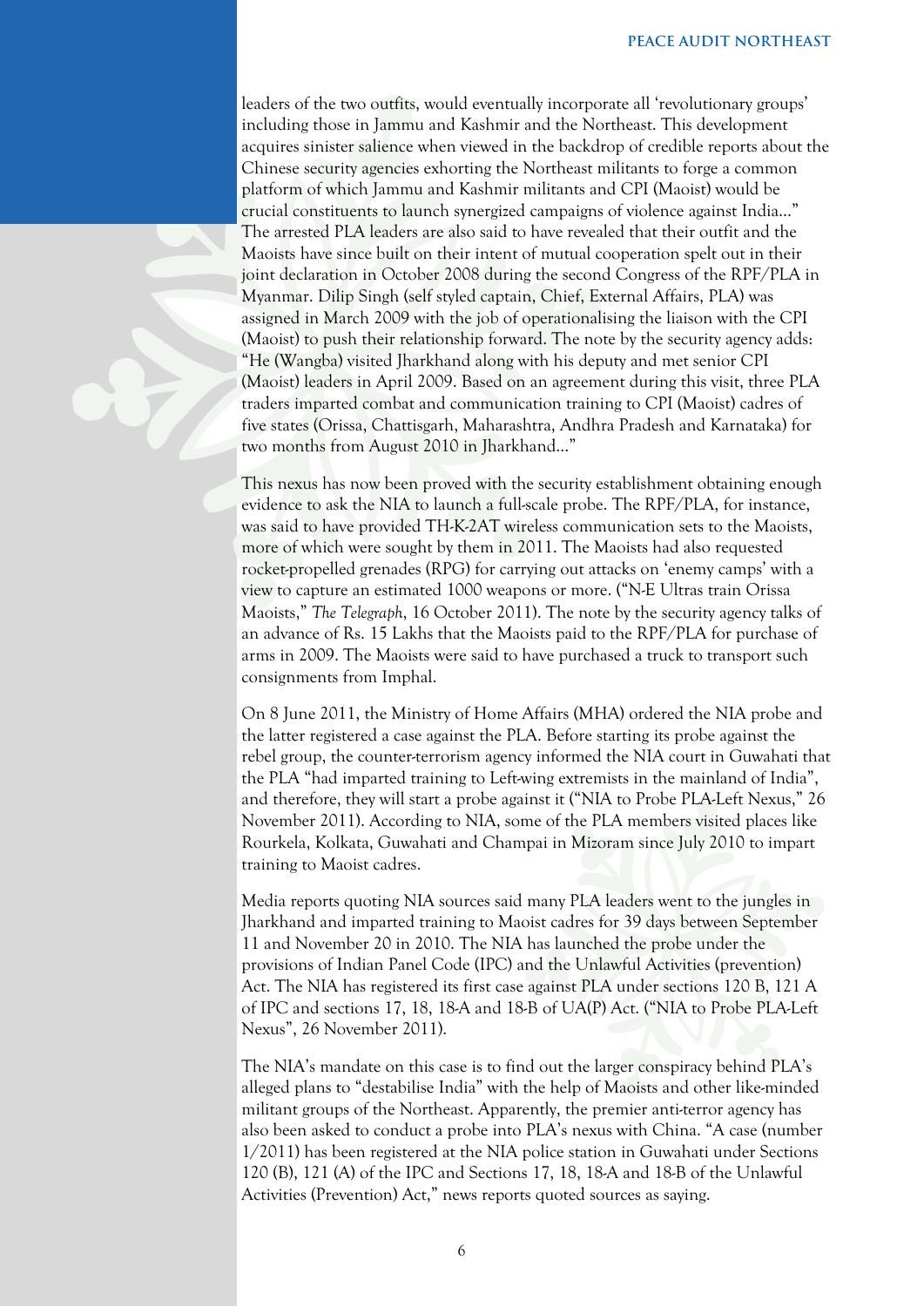On April 21, 2012, a Maoist leader, Indranil Chanda alias Ajay Chanda, was arrested in Kolkata by the West Bengal Police ("The Maoist Spills N-E beans," *The Telegraph*, 24 May 2012). He had connections with senior PLA leaders and was instrumental in transshipment of arms from PLA hideouts in Manipur to the Maoist strongholds in Bengal, Jharkhand and Odisha. Chanda was the one who had sent money to the PLA for supplying sophisticated arms and ammunition. According to official sources, the Upper Assam Leading Committee (UALC) of CPI (Maoist) was also constituted under his initiative ("The Maoist Spills N-E beans," *The Telegraph*, 24 May 2012).

On May 21, 2012, NIA filed the first chargesheet on links between PLA and CPI (Maoist) ("NIA Charges PLA rebels with aiding Maoists," *The Telegraph*, 22 May 2012). The NIA chargesheeted three PLA leaders for allegedly supplying arms and ammunition and imparting training to Maoists - N. Dilip Singh alias Wangba, Senjam Dhiren Singh alias Raghu and Kh Arnold Singh alias Becon.

On May 28, 2012, NIA's investigating team arrested PLA leader Ibotombi Singh from Gopalpur in Ganjam district of Odisha. ("Top PLA man arrested in Odisha", ToI, 30 May, 2012). He had replaced N Dilip Singh alias Wangba (who was arrested in October 2011) in the PLA hierarchy and was given the responsibility of coordinating with Maoists and had gone to Odisha for that job.

NIA filed an additional chargesheet on CPI (Maoist)-PLA nexus on December 18, 2012 ("National Investigation Agency files charges against PLA-Maoist nexus', ToI, 20 May 2012) . The chargesheet was filed against Maoist leaders Pallab Borborah, Indranil Chanda and Ibotombi Singh, who were all arrested in 2012 from Assam, Kolkata and Odisha, respectively.

#### **Maoists on The Assam-Arunachal Frontier**

A state like Assam has been an ethnic cauldron and this automatically increases the possibility of the Naxals cutting ice or igniting the fire among certain communities and groups harbouring a variety of grievances against the state. Location of the state also needs to be factored in. With the Kamatapur Liberation Organization (KLO) having a good presence around the vital Siliguri-corridor that connects the Northeast to mainland India, through West Bengal, the Maoists have a bridge ready. The KLO is known to be close to the Maoists. The Adivasis in Assam, that comprise the bulk of the tea garden work force in the state, has a whole lot of grievances. Several Adivasi insurgent groups have come into being to push these grievances. Some of them like the Adivasi Cobra Militants, are on a truce. The Naxals are already said to be trying to cash in on these grievances and consolidate its presence in the State.

On December 21, 2011, a delegation of the Assam Chah Mazdoor Sangha, a frontline trade union body affiliated to the ruling Congress in the State, met Chief Minister Tarun Gogoi and apprised him of attempts by Maoists to recruit youth belonging to the tea community. "The delegation informed the Chief Minister that many instances of Maoists luring youths belonging to the tea tribes to join them had come to light. If this trend continued, said the delegation, it would spell doom, not just for the tea tribes, but for the entire State ("Tea body points to 'dangerous' Maoist trend", The Sentinel, 14 January 2012). In fact, the Maoists are said to be paying a salary or stipend of Rs 2500.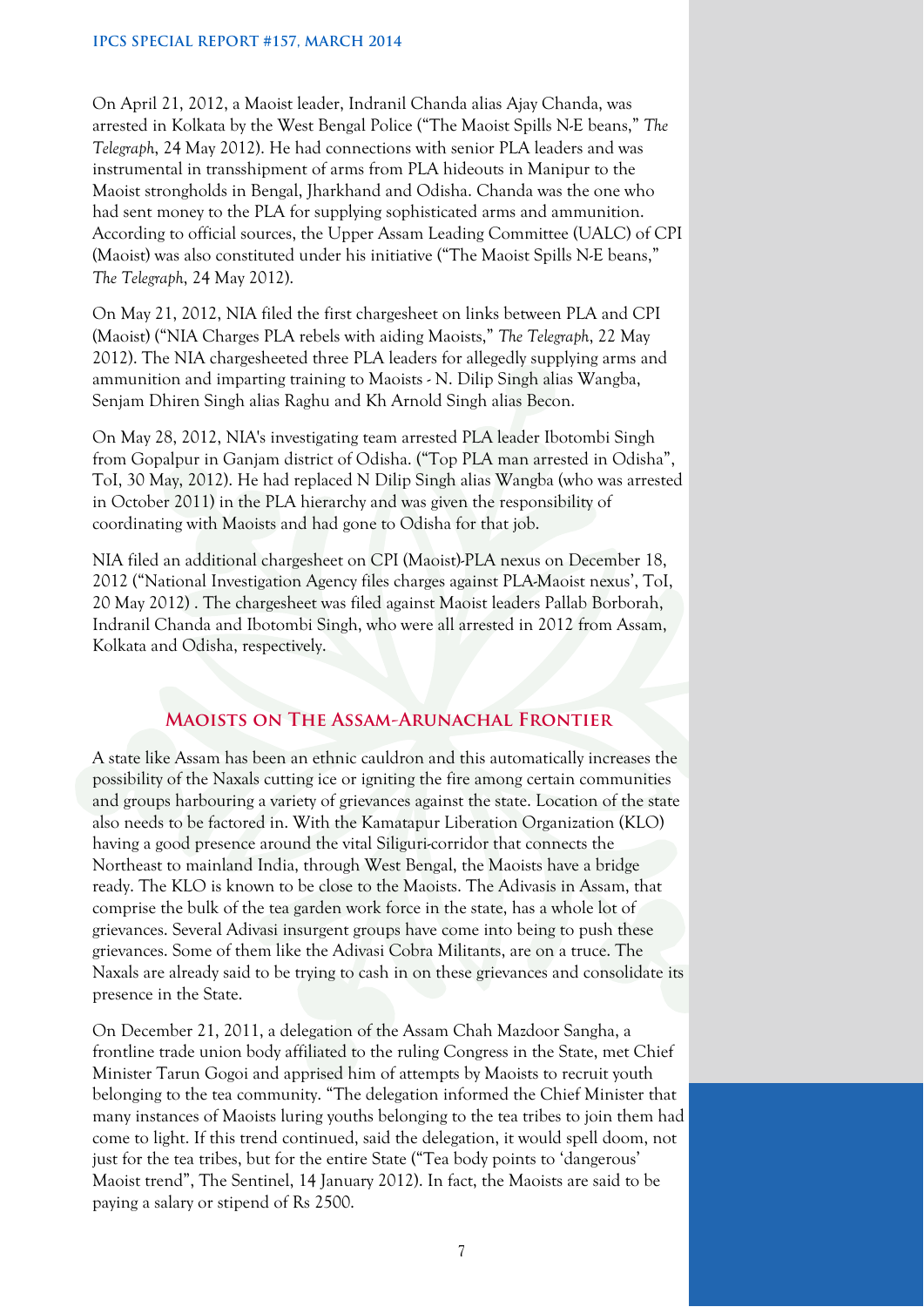Assam's proximity to Bhutan is also something that needs to be factored in. Security circles in both India and Bhutan had been rattled by news of the launching of the Bhutan Communist Party (Marxist-Leninist-Maoist) on April 22, 2003, the 133rd birth anniversary of Lenin. Pamphlets widely circulated by this new group in the Bhutanese refugee camps in Nepal and in areas inside Bhutan itself revealed that the new party's objective was to "smash the monarchy" and establish a "true and new democracy" in Bhutan ("Rise of Red-army in the Last Shangri-La", Bhutan news Service, 23 March, 2010).

The 2003 launch of the Bhutan Communist Party was enough for the Indian and Bhutanese security establishment to put the ULFA, NDFB and the KLO under intensive surveillance and scrutiny. It didn't take long for New Delhi and Thimphu to identify the KLO as the group with a far greater nuisance value than perhaps the ULFA or the NDFB. The KLO is active and has pockets of influence in the strategic North Bengal areas of West Bengal and act as a bridge between the Maoist guerrillas and the newly emerging Maoist force in Bhutan. Indian intelligence agencies were also aware of the fact that the KLO had provided sanctuary to fleeing Maoist rebels from Nepal, that the outfit has acted as a link between the Nepalese Maoists and radical Left-wing activists in the Indian State of Bihar, and that it had received help from the Maoists in setting up a number of explosives manufacturing units in North Bengal ("Going For The Kill" Wasbir Hussain, OutlookIndia, 22 december 2003).

It was these deepening linkages that forced both New Delhi and Thimphu to agree that it was time to launch a direct assault on the rebels in Bhutan before the situation went out of hand. This was in the winter of 2003.

The first recorded meeting between the CPI (Maoist) and the ULFA was the one in October 2008 when Maoist leader Kishenji visited Manipur for a meeting with the RPF/PLA ("Can Assam be immune to red terror?" Wasbir Hussain, The Sentinel, 14 January 2012). The ULFA, as mentioned earlier, was represented by Partha Gogoi, deputed by none other than Paresh Baruah. What transpired at the meeting (if reports shared by security officials are true) was indeed significant. Kishenji apparently wanted groups like the ULFA to stop attacking the 'proletariat' or people belonging to the working class (wage earners etc.). The Maoist leader must have had the serial killing of migrant Bihari workers and settlers by the ULFA in Assam in mind while calling for a halt in attacks on the 'proletariat'. The ULFA refused to pay any heed to Kishenji's call. After all, the ULFA is not a pan-India outfit unlike the CPI-Maoist and it draws its sustenance from targeting symbols of the Indian state or people from the mainland who are soft targets but identified with the Hindi-speaking ruling class. Later, of course, as events would unfold, the anti-talk faction of the ULFA did take the Maoists under its wings, obviously as a matter of strategy in the wake of the split in the outfit with a large group headed by Chairman Arabinda Rajkhowa entering into a peace dialogue with the Government of India. More than anything else, Paresh Baruah was looking for force multipliers and the nascent Maoists on the Assam-Arunachal Pradesh were the sort of allies he and his group was looking for.

It is now official that the Assam-Arunachal Pradesh frontier is turning into a Maoist den with cadres of the anti-talk faction of the ULFA headed by Paresh Baruah providing arms training to the fledgling 'red rebels'. Until recently, the presence of secret Maoist camps in the Lohit and Lower Dibang Valley districts of Arunachal Pradesh, bordering eastern Assam's Tinsukia district, was talked about in whispers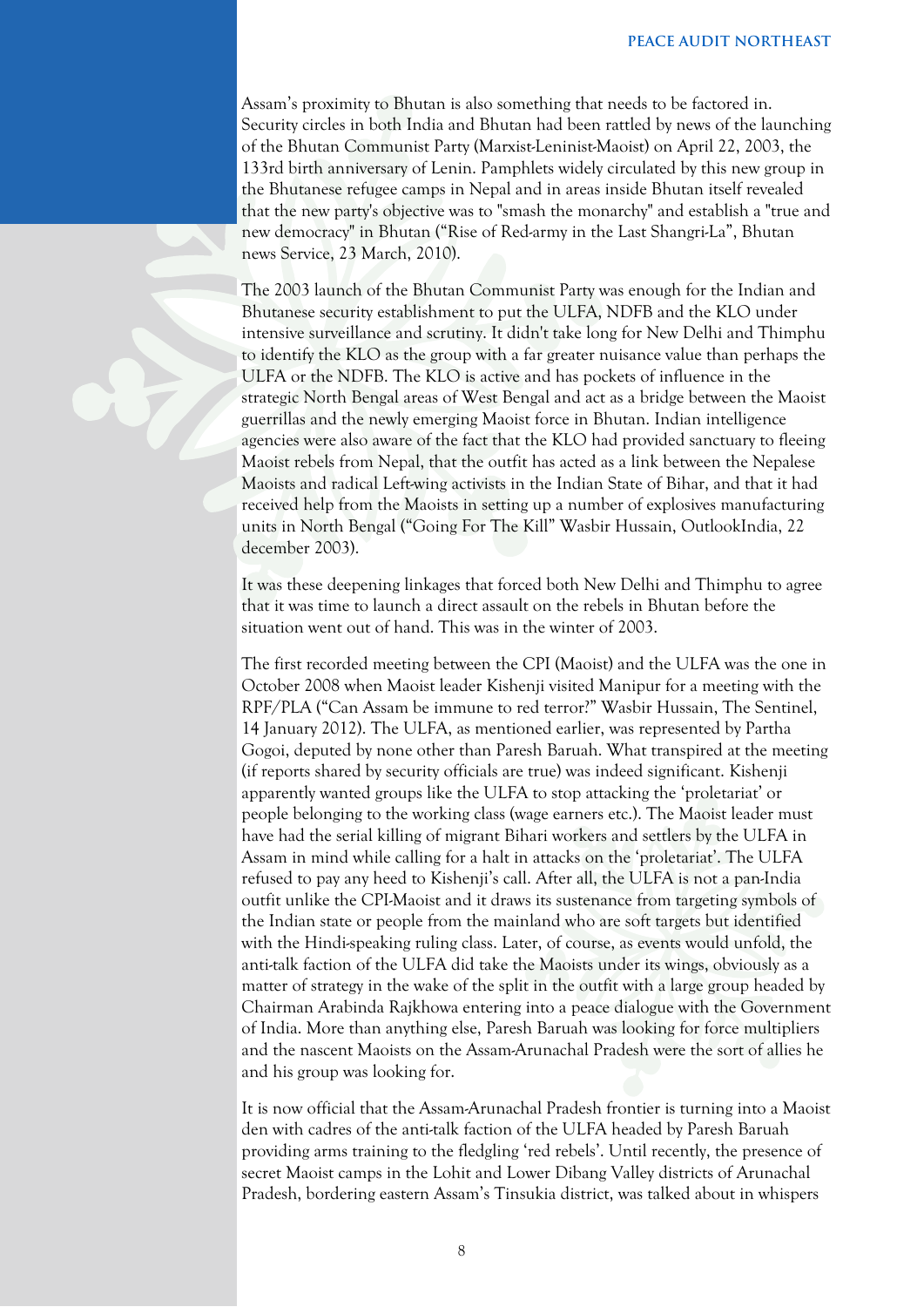in security circles. Now, there is any number of official communication to confirm this fact, a development that is ominous to say the least because this is the first clear sign of an extension of the 'red corridor' to India's sensitive Northeast, and, that too, along the Myanmar-China frontier.

First, a look at the contents of some of the official documents, many of them meant for internal circulation within the country's security establishment—the CPI (Maoist), one of the communications from a central agency under the Union Ministry of Home Affairs says, is operating in the Assam-Arunachal Pradesh border in the name of the Upper Assam Leading Committee (UALC). It says the UALC is functioning with distinct wings for political and military activities under the command of designated 'political commissars' and 'military commander' ("Red Terror On Assam-Arunachal Frontier", Wasbir Hussain) in The communication says UALC cadres were behind the snatching of four .315 rifles and 64 rounds of ammunition from forest security camps located in the 380 square kilometer Dibru-Saikhowa National Park in Tinsukia district on September 18, 2011. UALC cadres were also said in the communication to be behind the October 4, 2011 attack on India Reserve Battalion personnel at Ambikapur, in the Sadiya sub-division of Tinsukia district, in which one IRB trooper was injured and a 9 mm carbine snatched. The Maoists had earlier, on November 3, 2010, snatched 2 AK series rifles and one carbine from the personnel of the 19 India Reserve Battalion from Rajgarh area under Tingkhong police station in Dibrugarh district ("Seeing Red in the Northeast', The Hindu, May 25, 2012).

Again, on May 9, 2012, four Maoist cadres, including a local commander, were killed in an encounter at Borgora village in Sadiya sub-division of Tinsukia district. . The recovered AK47 rifles were the ones which were snatched from the 19 India Reserve Battalion personnel on November 3, 2010 ("Assam police kill 4 Maoists in first anti-Red encounter", Times of India, May 9, 2012) a look at the contents of a letter written on October 25, 2011 by a senior State Government official based in eastern Assam to Chief Secretary N. K. Das. The letter says the anti-talk ULFA faction headed by Paresh Baruah was imparting arms training to Maoist cadres on the border with Arunachal Pradesh, across the eastern Assam district of Tinsukia. The letter says youth in the age group of 20-25 years are lured by the Maoists and the main pull factor for these boys was the lack of economic activity and employment avenues in such far-flung and inaccessible areas like the Sadiya Subdivision of Tinsukia district. The official has sounded an alarm saying if urgent development initiatives are not undertaken by the Government in eastern Assam, particularly in Tinsukia district's Sadiya area, things might go out of hand.

The contents of these documents or communications may not be in public domain but there have been open corroboration of many of these facts by people in authority. Assam Governor J.B. Patnaik in a meeting of Director Generals and Inspector Generals of police and heads of central paramilitary organizations at Guwahati on December 20, 2011 observed: "…I have been informed that the Paresh Barua group of Ulfa is in constant negotiation with them (Maoists) and is willing to provide both sophisticated weapons and requisite funds…The danger signal in the Northeast should be taken seriously and immediate steps should be taken to bring the isolated areas suffering from decades of neglect by the administration to the mainstream of development so that they (the Maoists) will be denied easy recruitment of youths from those areas (Paresh gives arms, funds to Maoists: JB).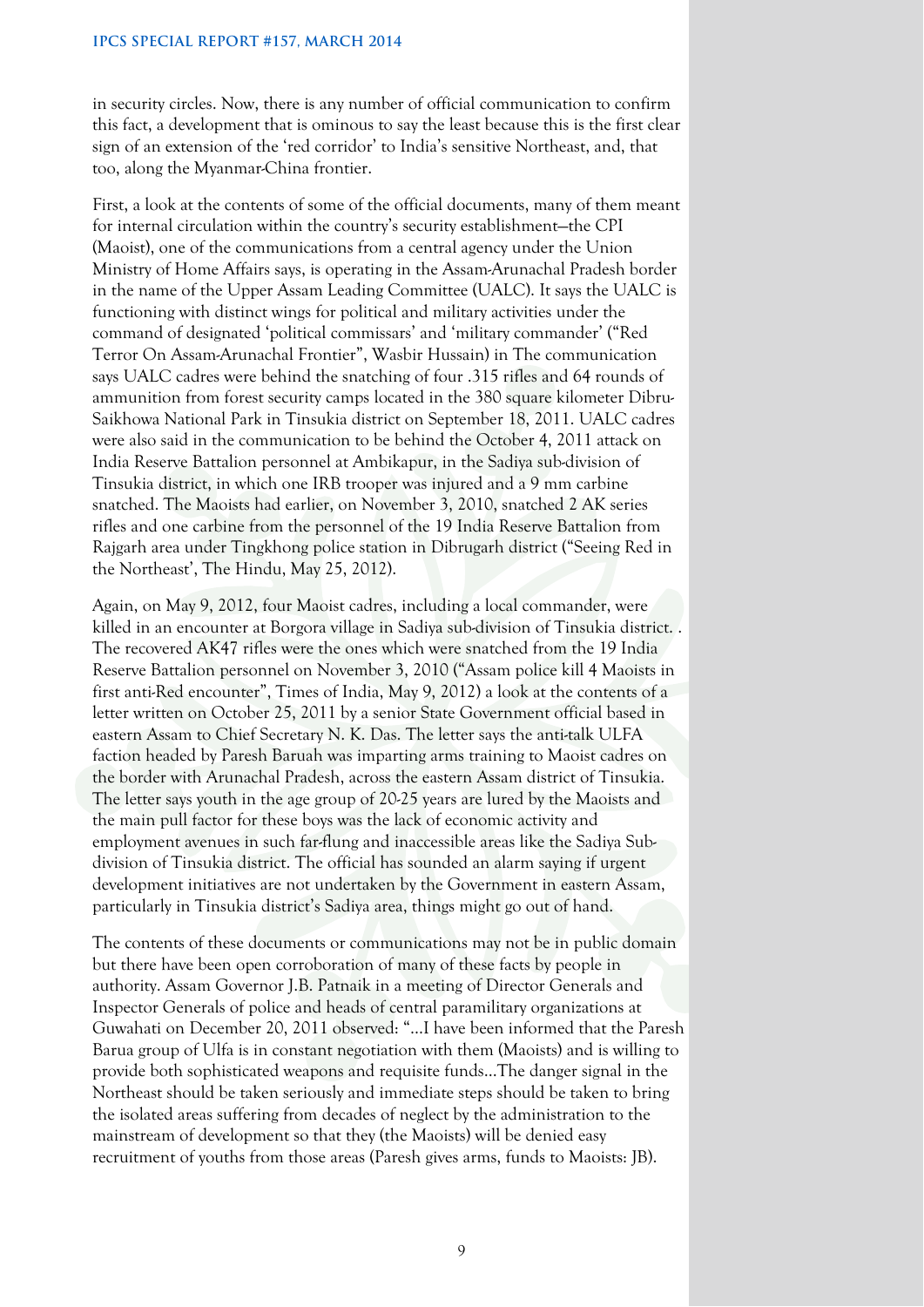The lid on the organized Maoist activity in the area, mainly in the Lohit and Lower Dibang Valley districts of Arunachal Pradesh, was actually blown in August 2011 when arrested cadres made some startling disclosures. They told interrogators that they used to hold 'revolutionary meetings' in their hideouts at regular intervals and that such meetings were attended by anything between 150 to 200 cadres. During one such meeting held in August 2011, the arrested cadres claimed, they had mined a six km approach to the venue that was guarded by 60 armed fighters (Interview conducted by this writer with a senior police official in Tinsukia district, Assam, in November 2011)Revelations such as these had actually triggered the alarm in security circles.

Further confirmation of Maoist activity in the otherwise 'non-Red belt' that was Northeast India can be had from confirmation by Tinsukia police that they had arrested 140 to 150 militants from the area between May and October, 2011 which included around 15 to 20 Maoist cadres. Again, between November and December 2011, Tinsukia police have arrested another 20-30 odd Maoist cadres (Interview conducted by this writer with a senior police official in Tinsukia district, Assam, in November 2011). In fact, Tinsukia police has also arrested at least two Maoist cadres from Namsai area in Lohit district of Arunachal Pradesh who included Debojit Borgohain and Diganta Thamang. Assam Police sources told this writer that Thamang was among those involved in the Ambikapur arms snatching case in Sadiya sub-division.

On August 18, 2011, Tinsukia Police and the Army arrested five Maoist cadres ('Maoists arrested', The Telegraph, 18 August 2011). "The big fish, Aditya Bora, was also with this group but our boys had an impression he was an elderly man and therefore did not lay their hands on him. Bora had shaved off his grey beard that he had when he was arrested from a forest in Orissa in February 2011 on charges of training Maoists in the region," a police officer said. Incidentally, Bora, a former ULFA cadre got out on bail, and, according to the Assam Police, is now based in the Lohit and Lower Dibang Valley districts of Arunachal Pradesh, now a Maoist hotbed.

Aditya Bora's arrest by the Orissa police in February 2011 provided yet another confirmation that Maoists were trying to set up bases in Assam. Take a look at this news report following Bora's arrest: "Aditya Bora, one of the leading ULFA figures in Assam who was arrested by Orissa police, was on an Rs 5 lakh contract to train Maoist cadres in Orissa and Jharkhand. His task was to train in the rebels in guerrilla warfare against the combat forces, Rourkela superintendent of police Diptesh Patnaik told reporters. Aditya Bora was the president of the Assam Students' Youth Organization (ASYO). He was a one of the founder members of ULFA. He left ULFA a few years ago and joined the Maoist organisation. He was sent on a three-month mission to Jharkhand and Orissa to train local cadres here…The SP added that during interrogation Bora admitted that he had come to meet top Maoist leader Kishenji to discuss about future course of action in the eastern region…" (China Shadow on North-east Maoist uprising, The Sentinel, Guahati, 29 November 2011).

### **Poor Development At The Frontier: The Key Pull Factor**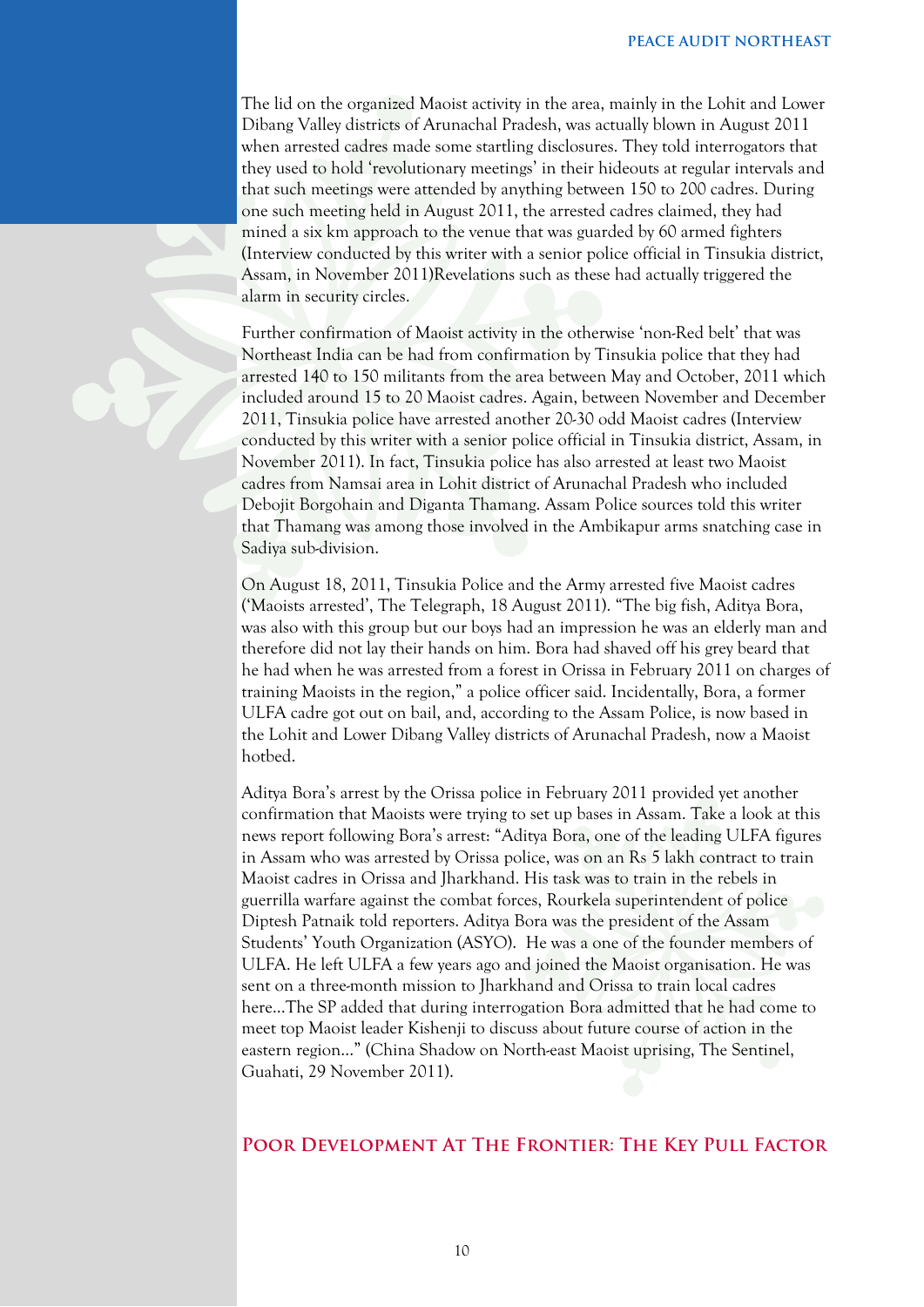#### **IPCS SPECIAL REPORT #157, MARCH 2014**

One can say with a lot of conviction that poor development and lack of job opportunities is the key driving force for unemployed youth joining the Maoist fold, not so much for ideology, but for lack of any option whatsoever or for a small financial consideration as referred to above. This writer traveled to Sadiya in eastern Assam's Tinsukia district, on the border with Arunachal Pradesh, identified as the Maoist hotbed, and was appalled to discover the following: Sadiya sub-division has no Child Development Project Officer (CDPO), Deputy Inspector of Schools, Sub Divisional Welfare Officer and Extra Assistant Commissioners (EAC). Even the present Block Development Officer (BDO) is just in-charge of the post (as of November 2013).This is just a few in the list and the fact remains that more than a dozen officers have not been posted in Sadiya Sub-division for months. What is also true is that there is no dearth of officers, but most of them simply do not want a posting in an inaccessible place like Sadiya (Documented on the writer's regular column in The Sentinel, Guwahati, November 5, 2011).

The following additional facts are also worth taking note of: the Sadiya sub-division that has a population of around 1.20 lakh (2011 census) has just one degree-level college and that too has only the arts stream; there are only three higher secondary schools; and only one school has a centre for the students to sit for their school final examination (High School Leaving Certificate or HSLC). The lone college in the sub-division located at the headquarter town of Chapakhowa is not keen on opening a science stream as there are no feeder colleges to send in students to take up a science course at the degree level ((Documented on the writer's regular column in The Sentinel, Guwahati, November 5, 2011). This is the scenario, 67 years after the country's independence. If anything, this is just the best recipe for Maoists to get a toehold and then consolidate, cashing on people's sentiments and sense of deprivation.

Local officials in charge of administering the area are more than aware of the need for a 'development push' to counter the spread of Maoism in the region. In fact, officials in eastern Assam have submitted rather detailed action-plan to the Assam Government following which the Chief Minister has ordered setting up of a committee of senior bureaucrats to go into aspects like formulating a development package for Maoist-hit districts like Tinsukia, augmenting the police machinery in the district, etc. In fact, the strength or structure of the police in Tinsukia continues to be the same when it was just a sub-division,

A note prepared by the Deputy Commissioner (DC), Tinsukia, dated August 11, 2011, makes certain significant observations. It states: "…Whereas Tinsukia District is in need of core attention due to the

•Presence of many anti-social elements and frustrated unemployed or under employed youth, who breed such elements,

- Prevalence of support for militancy and presence of militants in certain areas,
- •Prevalence of remote and backward areas that are as yet hardly touched by development administration in a commensurate manner,

•Prevalence of relatively backward communities – Moran, Adivasi (Tea Tribe) in a sizeable strength in the district."

•The DC's note continues: "Whereas such areas require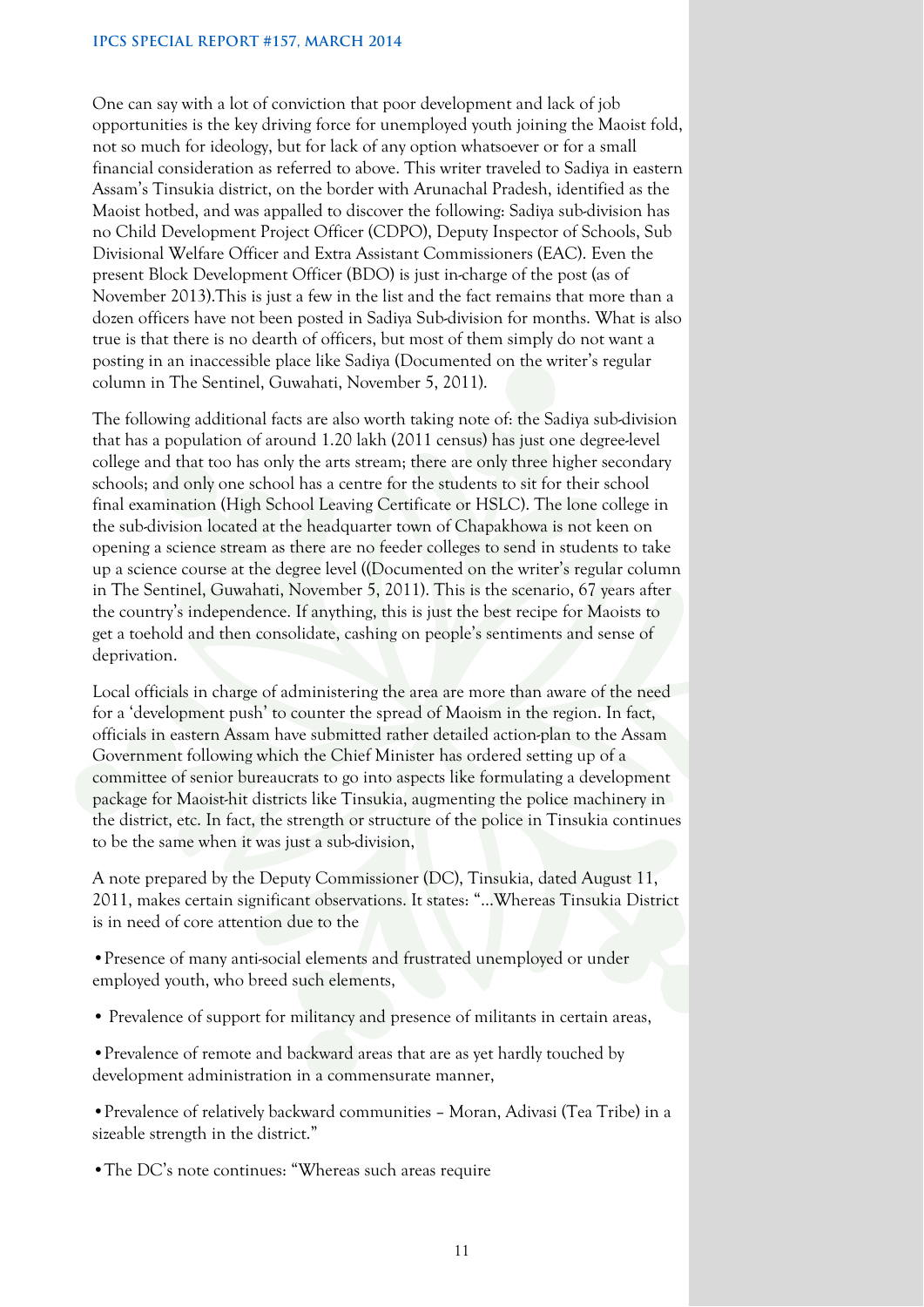•Focussed attention of field level development works

•Regular attention by officers of all levels, i.e., both ADCs (additional deputy commissioner), SDOs (sub-divisional officer) as well as departmental officers, both for implementation of the schemes as well as ensuring adequate monitoring and supervision,

•Engagement of the people of the area in development works in a participative endeavour,

• Maintenance of open channels of communication with the people of the area – as feedback and prompt grievance redressal is paramount

•Lastly, development of an equal partnership between the administrative agencies and the people of such areas is mandatory to wholesome development of those areas.

# **The Front Organizations**

The Intelligence Bureau (IB) has noted in September 2011 itself that the CPI (Maoist) has been engaging in activities in Assam and Arunachal Pradesh "under the garb of local movements, including the Mega Dam Resistance Forum…" In fact, Assam Governor Patnaik has also said publicly that Maoists in the State were functioning under various banners including the Mega Dam Resistance Forum ('The Telegraph, Guwahati, 21 December 2011). Sometime later, Assam Chief Minister Tarun Gogoi also made statements, corroborating what the IB and the Governor has been saying (The Sentinel, Assam, 20 January, 2012).

On December 29, 2011, Assam Power Minister Pradyut Bordoloi stated that dossiers were being prepared on Maoist elements infiltrating into the anti-dam movement in the State. "We are checking the background of the protestors. We have got information on some, and we are compiling a dossier on them. These elements are basically driven by Maoist ideology and their religion is to create disorder and unruliness," Bordoloi told a news conference in Guwahati (Seven Sisters Post, Guwahati, 30 December, 2011).

Maoists have also formed frontal groups like Assam Student Youth Organization (ASYO), which was formed by Maoist leader Pallav Borbora, who has already been arrested by NIA on June 3, 2012 (Top NE Maoist ideologue arrested', TOI, June 4, 2012). This group is quite active in the Sadiya sub-division of Tinsukia district. Some other frontal organizations formed by the Maoists are Chah Suraksha Samiti, Mahila Bahini, Biplobi Yuva League, Biplobi Sanskritik League, Biplobi Krishak Committee, Biplobi Kobi Goshthi. Maoists have also published a magazine, Janagana, in Kamrup district of Assam (Arunav Goswami, 'Maoist Consolidation In Assam: Ominous Portents', CDPS, 29 May 2013).

As mentioned earlier, Orissa police arrested three persons from Assam on February 12, 2011—Aditya Bora from Tingkhong, Asik Sabor and Tingraj Orang from Naharkatia in eastern Assam's Dibrugarh district. Bora, who is said to be a central committee member of the CPI (Maoist) was also a member of the Assam Students Youth Organisation (ASYO), which was under security scanner for being a "front" of the proscribed Ulfa. Sabor and Orang, on the other hand, belong to the tea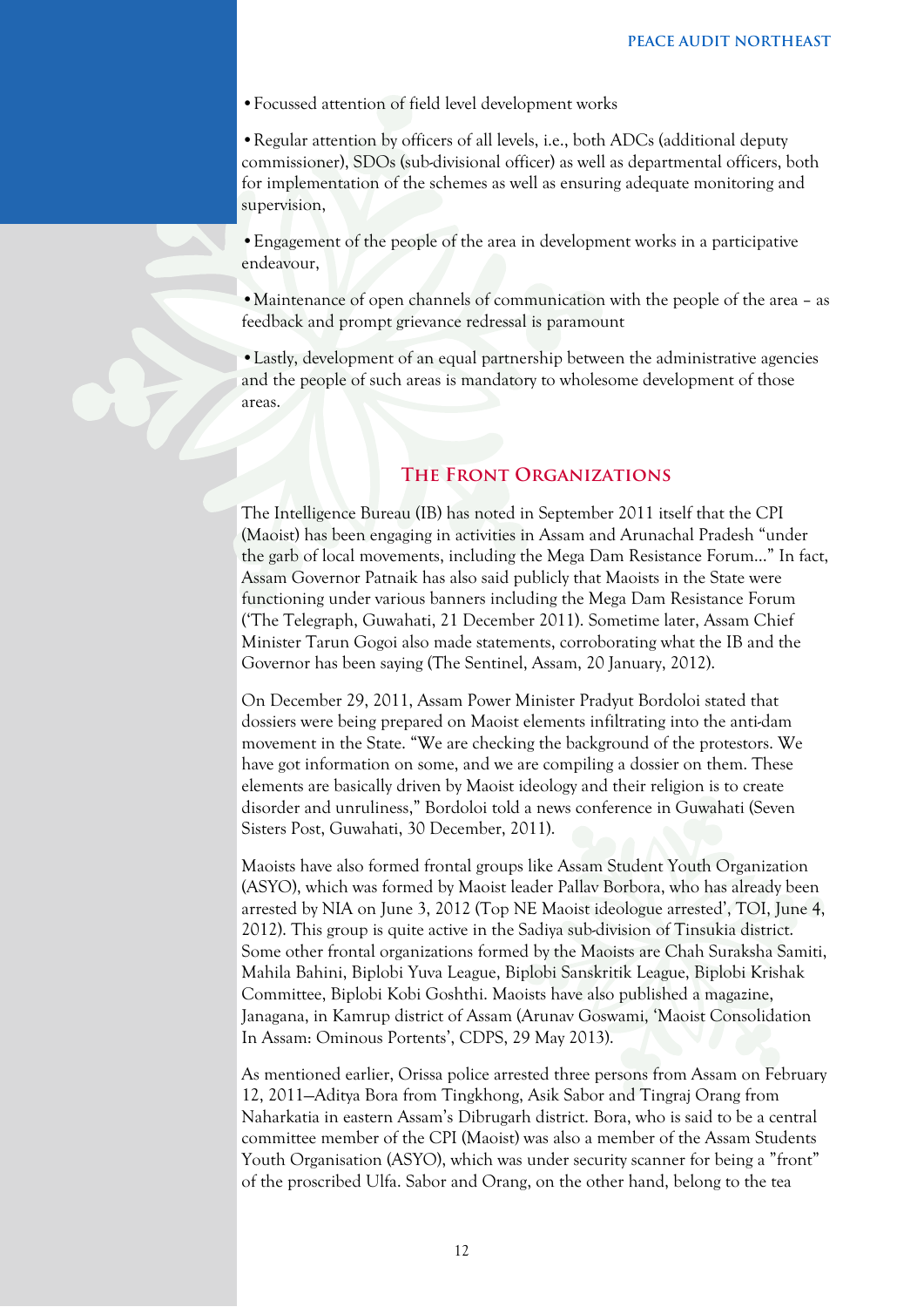garden community ('Assam Maoists held in Orissa', The Telegraph, Guwahati, 13 February, 2011).

The Orissa capture had, in fact, come within a fortnight of the arrest of six suspected Maoists, including two women, were picked up from different areas of Assam's northern Dhemaji district. They had been carrying out Maoist activities under the name of Brihat Nadibandh Pratirudh Mancha (Assam Maoists held in Orissa', The Telegraph, Guwahati, 13 February, 2011). The arrested persons were Kishore Das of Maj Kuruwa under Sipajhar police station in Darrang district, Nibash Hajong of Silapathar in Dhemaji district, Dhaniram Das of Lakhipathar Koibartya village under Dhemaji police station, Diganta Gogoi of Borguri in Tinsukia district, Jun Bora of Chowdangpathar under Merapani police station in Golaghat district and Maneka Medhi of Pengeri in Tinsukia district. Kishore Das is said to have confessed having undergone training at a Maoist camp in Orissa for three months (Assam Maoists held in Orissa', The Telegraph, Guwahati, 13 February, 2011).

In fact, Chief Minister Gogoi has gone to the extent of thinking aloud as to whether there was a Chinese link to the anti-dam protests in the State. On January 12, 2012, Gogoi stated the anti-dam movement in Assam has been fueled by people working to further China's interests (Times of Assam, 13 January 2012). Without mentioning any names, Gogoi said, "Those opposing big dams are actually working for furthering China's interests. China is trying to divert Brahmaputra water but they do not oppose it. China will divert Brahmaputra water if we do not implement our right of use of water resources in the absence of an international treaty on use of water resources (sic) (The Sentinel, Guwahati)."

# **NE Rebels Arming The Maoists?**

Reports say that Paresh Baruah, the ULFA's exiled military chief, has been a key supplier of arms and ammunition to the Maoists in India. Of late, of course, charges of the Paresh Baruah-led ULFA faction supplying sophisticated arms and funds to the Maoists in Assam and elsewhere in the region have been leveled by people in authority, including Assamj Governor Patnaik (The Telegraph, 21 December, 2011). The question arises: where exactly could Paresh Baruah (currently said to have made China's Yunnan province his key base), be sourcing these weapons? Well, if reports are to be believed, the China North Industries Corporation or Norinco, a shady Chinese arms manufacturing company, which is a key supplier of unauthorized weaponry to insurgent groups and street gangs across the world, is also selling weapons to the Maoists through intermediaries. Importations of most Norinco firearms and ammunition into the United States were blocked during the Clinton Administration in 1993 under new trade rules when China's Most Favored Nation status was renewed. Concern about their use by criminals in inner cities was the reason put forward for the prohibition. In 1994, some employees of Norinco came under federal investigation from both the FBI as well as the ATF after a successful sting dubbed "Operation Dragon Fire."

Another source for arms purchase by rebel groups in the Northeast, which could eventually be re-sold to the Maoists, is the notorious United Wa State Army, a rebel ethnic minority army of about 20,000 soldiers in Myanmar. The UWSA is the military wing of the United Wa State Party (UWSP), and was formed after the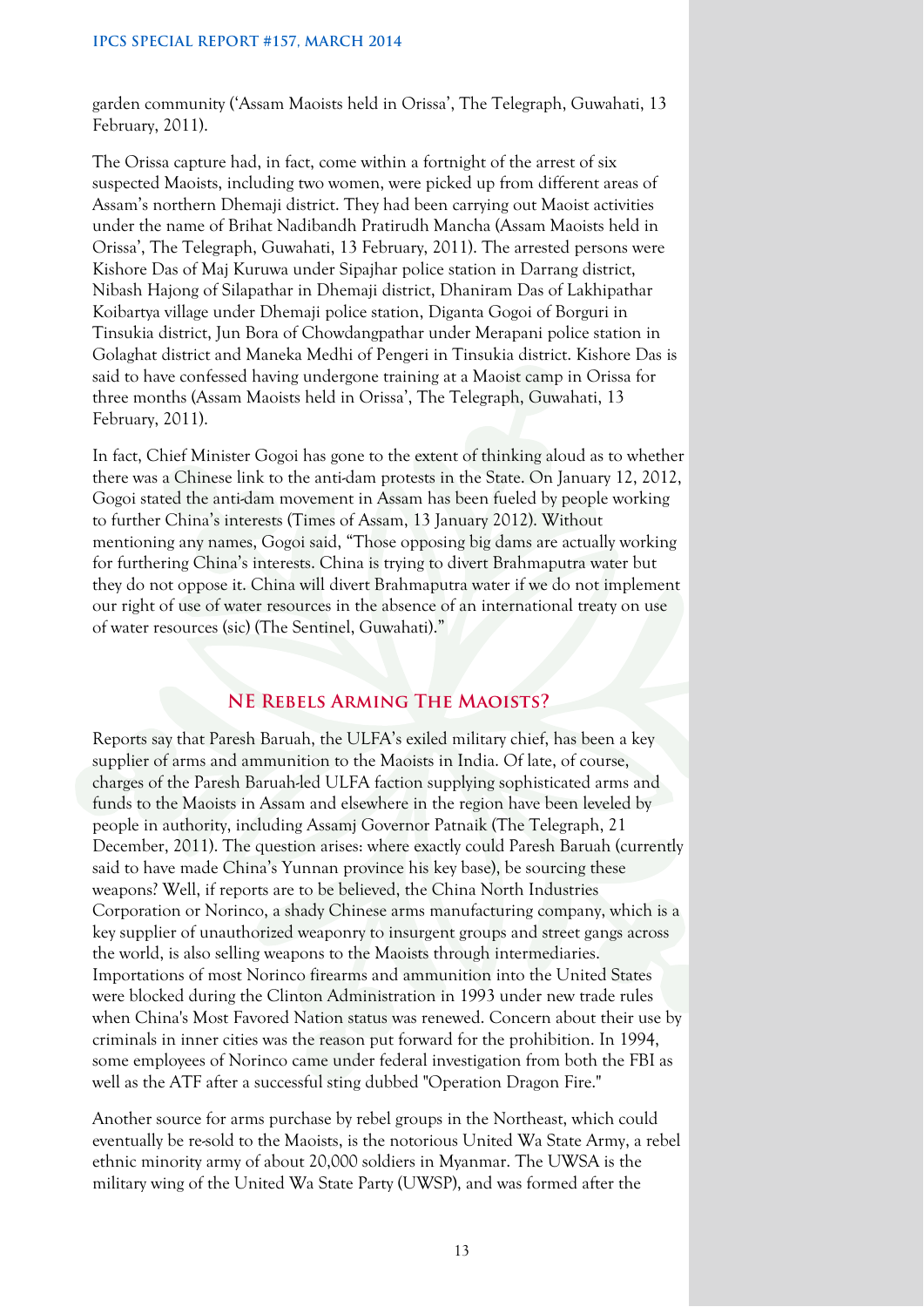collapse of the Communist Party of Burma (CPB) in 1989. The United States government labeled the UWSA as a narcotic trafficking organization on May 29, 2003. On November 3, 2005, The Department of the Treasury's Office of Foreign Assets Control listed 11 individuals and 16 companies that were "part of the financial and commercial network of designated significant foreign narcotics trafficker Wei Hsueh-kang and the United Wa State Army (UWSA)." The UWSA is said to be the largest drug-producing organization in Southeast Asia.

Linkages such as these can be ominous, but have not come as a surprise. The ULFA-Maoist links have a fairly long history. CPI (Maoist) leader Koteshwar Rao in a media interview published in January 2010 said: "We unconditionally support ULFA's struggle for self-determination in Assam. We only want them to stop attacking the Indian proletariat. We will continue to engage with ULFA on this issue… ULFA cannot ignore the revolutionary struggle of Indians and our enormous goodwill for their struggle… They have to trust us… I sincerely want ULFA, the PLA and other such groups fighting for separate homelands or for selfdetermination to fight the exploitative Indian state alongside us…" (South Asia Intelligence Review, Vol.10, No. 17, 31 October, 2011)

The Maoists are also said to have established links with the National Socialist Council of Nagaland- Isaac Muviah (NSCN-IM). On May 9, 2010, then Union Home Secretary G.K. Pillai stated that the Union Government was aware that the CPI-Maoist had been in touch with NSCN-IM. He contended, further, that IM leader Thuingaleng Muivah had confirmed, "a few years ago, the CPI-Maoist had approached his outfit, apparently to help them with arms". The meeting had taken place at the NSCN-IM's camp in Hebron near Dimapur (on the Assam-Nagaland border). Reports also indicated that IM leaders attended a Maoist meeting in the Dandakaryana area in Chhattisgarh. It is also suspected that NSCN-IM might be training Maoist cadres.

#### **Conclusion**

The threat has turned into a reality—Maoists have actually made its foray into Assam, Arunachal Pradesh and elsewhere in the Northeast. What could actually sustain the 'red rebels' is lack of development caused by various factors, including poor accountability and leakage of development funds, and the area's geography, the porous borders that the region shares with Myanmar, China, Bangladesh, and Bhutan. With frontline ethnic insurgent groups either on a ceasefire or in advanced stage of peace negotiations with the Government, the anti-peace talk factions of groups like the ULFA could use these Maoists as force multipliers. If an effective security and development strategy is not adopted, the Maoists could well come to fill the void created by ethnic insurgent groups giving up arms and joining the mainstream. Instead of sitting and discussing an anti-Naxal or anti-Maoist strategy later, the authorities would do well to devise a development action plan to give youths in areas like eastern Assam's Tinsukia district or the Lohit and Dibang Valley districts in adjoining Arunachal Pradesh jobs and livelihood options, besides providing connectivity to the far flung areas. Initiatives like these are overdue. After all, it has been 67 years since India had attained independence.

#### XXXXX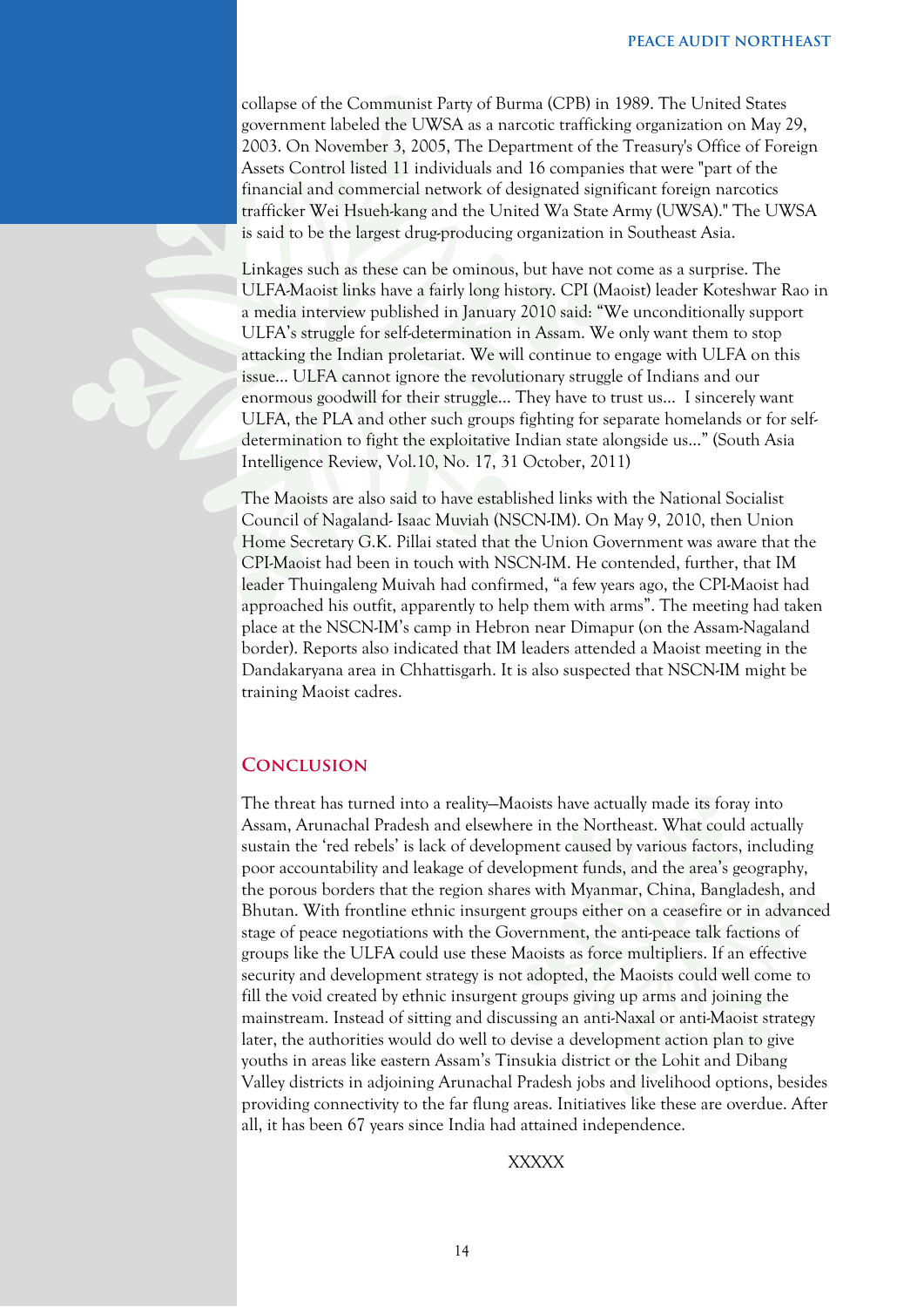#### **REFERENCES**

Choudhury, Ratnadip. 2011. "Kishenji's N-E nexus exposed," Tehelka Magazine, 17 December, http://www.tehelka.com/kishenjis-n-e-nexus-exposed/

Dholabhai, Nishit. 2011. "N-E Ultras train Orissa Maoists," The Telegraph, 15 October, http://www.telegraphindia.com/1111016/jsp/orissa/story\_14628211.jsp

Goswami, Arunav. 2013. "Maoist Consolidation in Assam: Ominous Portents," Centre for Development and Peace Studies, 23 May. http://cdpsindia.org/point-of-view87.asp

Hussain , Wasbir. 2012. "Can Assam be Immune to red terror?" The Sentinel, Guwahati, 14 January. http://cdpsindia.org/point-of-view51.asp

Hussain, Wasbir. 2003. "Going For The Kill," Outlook, 22 December, http://www.outlookindia.com/article.aspx?222400

Hussain, Wasbir. 2011. "Red Terror On Assam-Arunachal Frontier," 23 November, http://cdpsindia.org/point-of-view67.asp

Kalita, Prabin. 2012. "Assam police kill 4 Maoists in first anti-Red encounter," The Times of India, 9 May, http://timesofindia.indiatimes.com/city/guwahati/Assam-police-kill-4-Maoists-infirst-anti-Red-encounter/articleshow/13070938.cms

Mishra, TP. 2010. "Rise of red-Army in the last Shangri-La," Bhutan New Service, 23 May, http://www.bhutannewsservice.com/feature/rise-of-red-army-in-the-last-shangri-la/

Sarma, Pankaj. 2011. "NIA to Probe PLA-Left Nexus," The Telegraph, 23 September. http://www.telegraphindia.com/1110924/jsp/northeast/story\_14546312.jsp

Sarma, Pankaj. 2012. "Maoist spills N-E beans," The Telegraph, 23 May, http://www.telegraphindia.com/1120524/jsp/frontpage/story\_15525277.jsp#.UzPmGqiSwws

Singh, Ajit Kumar. 2011. "Maosits filling the void," South Asia Intelligence review, 17 October, http://www.satp.org/satporgtp/sair/Archives/sair10/10\_17.htm

Talukdar, Sushanta. 2012. "Nation in a State: Seeing Red in the Northeast," The Hindu, 25 May, http://www.thehindu.com/opinion/op-ed/nation-in-a-state-seeing-red-in-thenortheast/article3453073.ece

Tiwary, Deeptiman. 2012. "National Investigation Agency files charges against PLA-Maoist nexus," Times of India, 18 December, http://timesofindia.indiatimes.com/india/National-Investigation-Agency-files-charges-against-PLA-Maoistnexus/articleshow/17669494.cms?referral=PM

2009. "Maoists forging links with NE ultras," Assam Tribune, 15 September. http://www.assamtribune.com/scripts/details.asp?id=sep1509/at01

2011. "Maoists arrested," The Telegraph, 18 August, http://www.telegraphindia.com/1110818/jsp/northeast/story\_14390636.jsp

2011. "China Shadow on Northeast Maoist uprising," The Sentinel, 29 November

2011. "Assam Maoists held in Orissa," The Telegraph, 13 February, http://www.telegraphindia.com/1110213/jsp/northeast/story\_13575127.jsp

2012. "Tea body points to 'dangerous' Maoist trend," The Sentinel, 14 January

2012. "Top PLA man arrested in Odisha," The Times of India, 30 May, http://timesofindia.indiatimes.com/topic/Top-PLA-man-arrested-in-Odisha

2013. "Operations Against Red Rebels," Times of India, 28 April.

2013. "Declare 9 district Maoist affected," The Assam Tribune, 29 May.